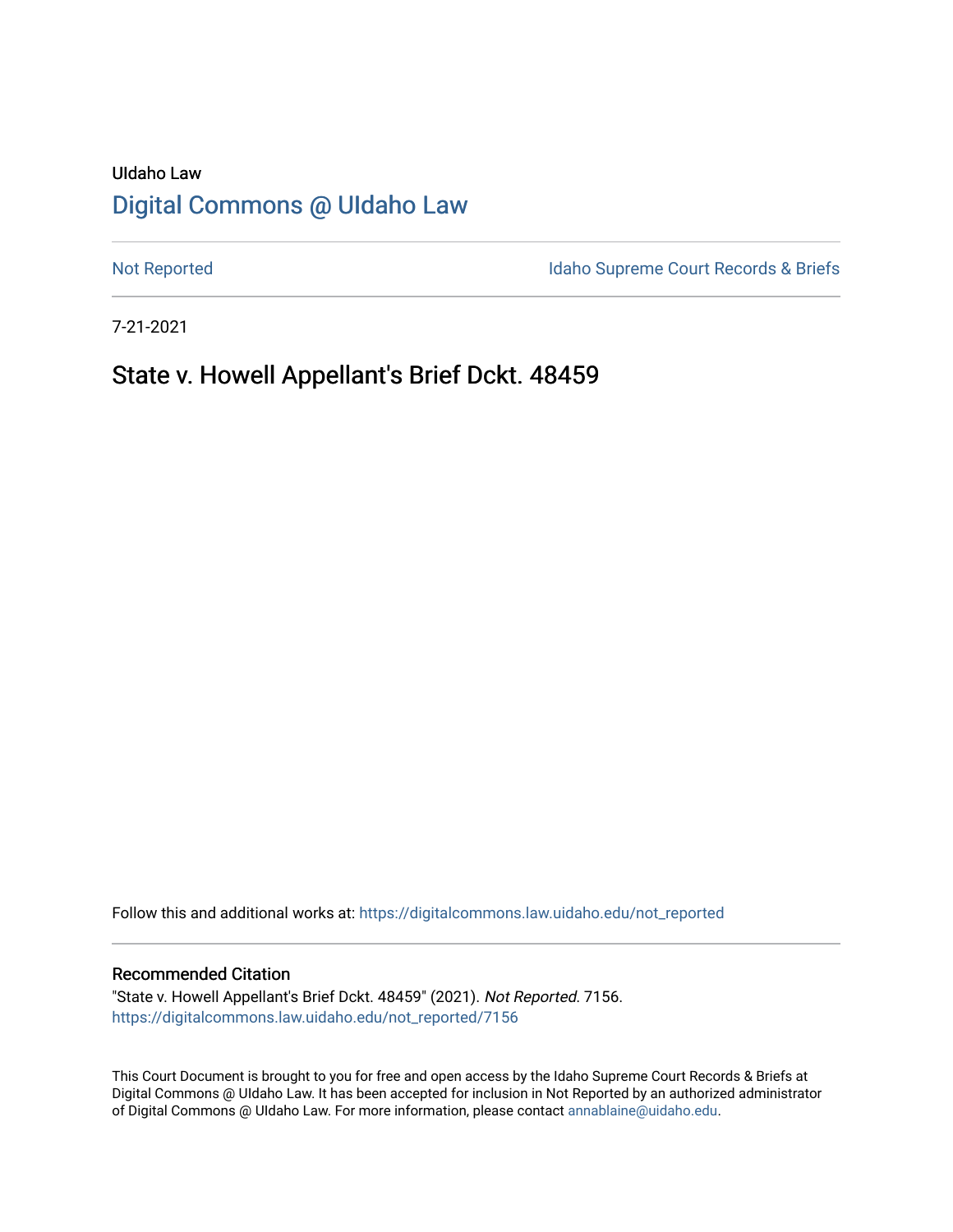Electronically Filed 7/21/2021 1:39 PM Idaho Supreme Court Melanie Gagnepain, Clerk of the Court By: Murriah Clifton, Deputy Clerk

### **IN THE SUPREME COURT OF THE STATE OF IDAHO**

**STATE OF IDAHO, )**

**Plaintiff-Respondent, )**

**v. )**

**KADEN A. HOWELL, ) APPELLANT'S BRIEF**

**Defendant-Appellant. ) \_\_\_\_\_\_\_\_\_\_\_\_\_\_\_\_\_\_\_\_\_\_\_\_\_\_\_\_\_\_)**

**) NO. 48459-2020**

**) BINGHAM COUNTY NO. CR06-19-4544**

## **BRIEF OF APPELLANT** \_\_\_\_\_\_\_\_\_\_\_\_\_\_\_\_\_\_\_\_\_\_\_\_

\_\_\_\_\_\_\_\_\_\_\_\_\_\_\_\_\_\_\_\_\_\_\_\_

**)**

**)**

## **APPEAL FROM THE DISTRICT COURT OF THE SEVENTH JUDICIAL DISTRICT OF THE STATE OF IDAHO, IN AND FOR THE COUNTY OF BINGHAM**

\_\_\_\_\_\_\_\_\_\_\_\_\_\_\_\_\_\_\_\_\_\_\_\_

**HONORABLE DARREN B. SIMPSON District Judge**

\_\_\_\_\_\_\_\_\_\_\_\_\_\_\_\_\_\_\_\_\_\_\_\_

**ERIC D. FREDERICKSEN KENNETH K. JORGENSEN State Appellate Public Defender Deputy Attorney General I.S.B. #6555 Criminal Law Division**

**SALLY J. COOLEY Boise, Idaho 83720-0010 Deputy State Appellate Public Defender (208) 334-4534 I.S.B. #7353 322 E. Front Street, Suite 570 Boise, Idaho 83702 Phone: (208) 334-2712 Fax: (208) 334-2985 E-mail: documents@sapd.state.id.us**

**ATTORNEYS FOR ATTORNEY FOR DEFENDANT-APPELLANT PLAINTIFF-RESPONDENT**

**P.O. Box 83720**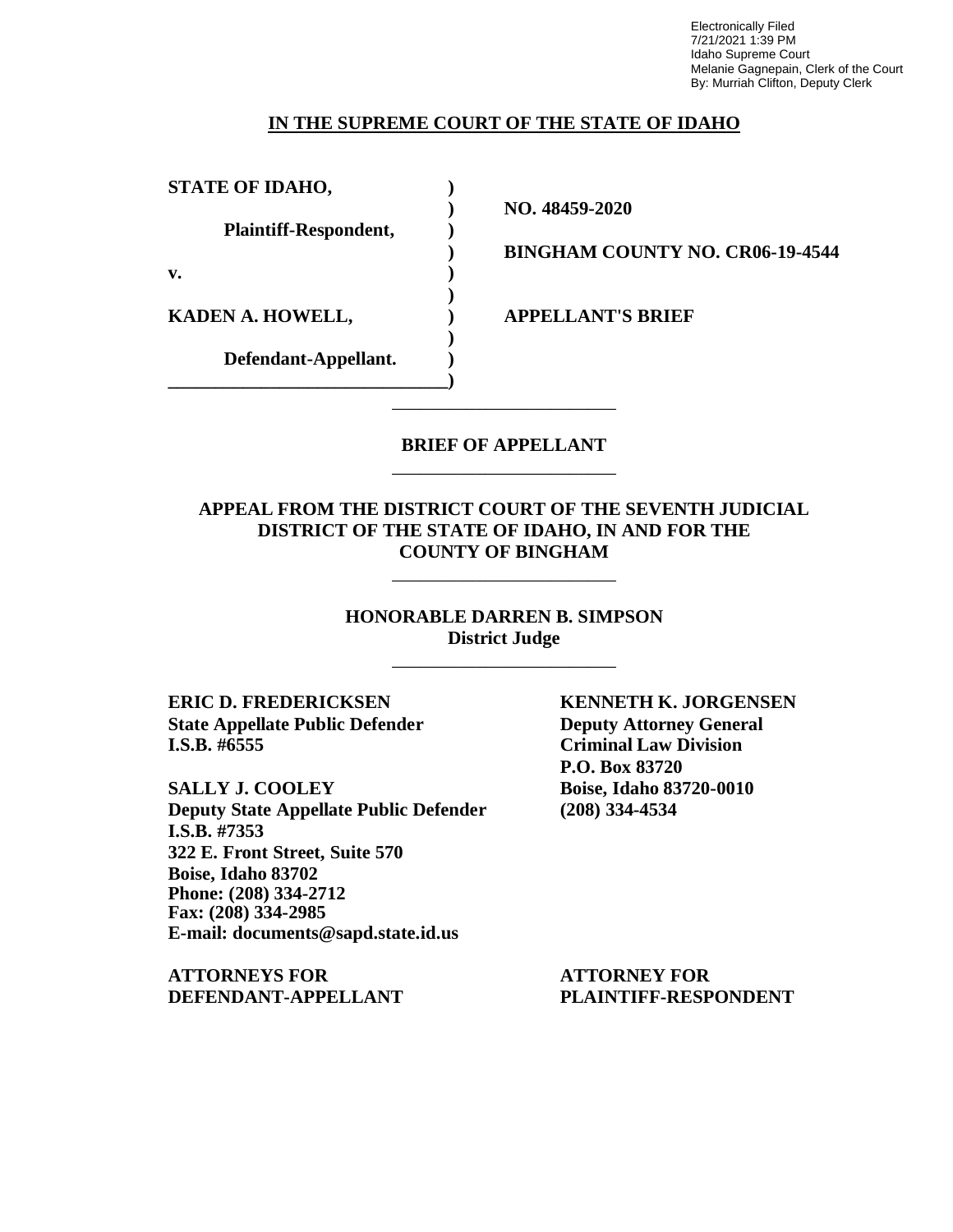# **TABLE OF CONTENTS**

# **PAGE**

| Statement of the Facts and                                            |
|-----------------------------------------------------------------------|
|                                                                       |
|                                                                       |
| The District Court Abused Its Discretion By Ordering Mr. Howell       |
|                                                                       |
|                                                                       |
| C. The District Court Abused Its Discretion By Ordering Mr. Howell To |
|                                                                       |
|                                                                       |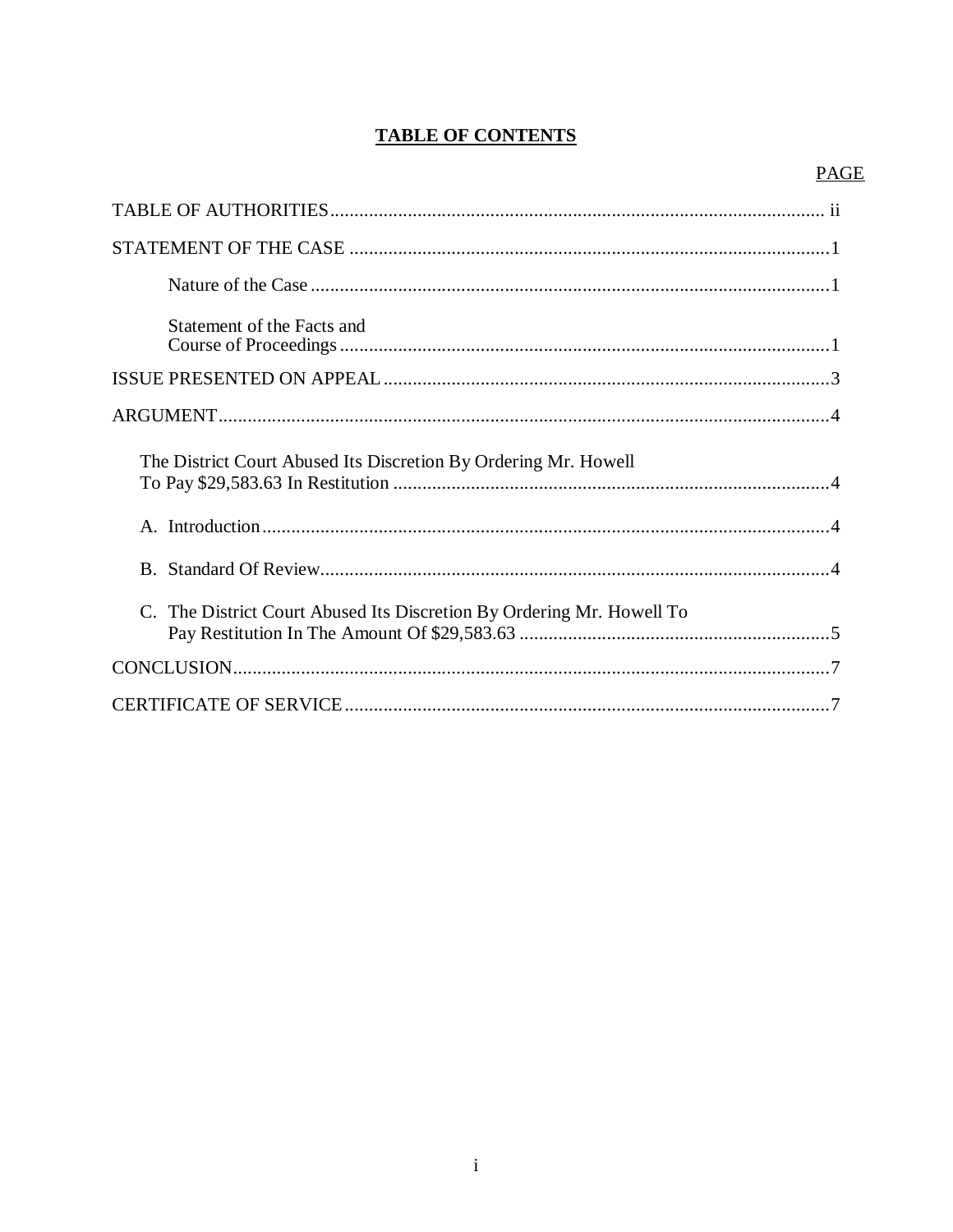# **TABLE OF AUTHORITIES**

# Cases

# **Statutes**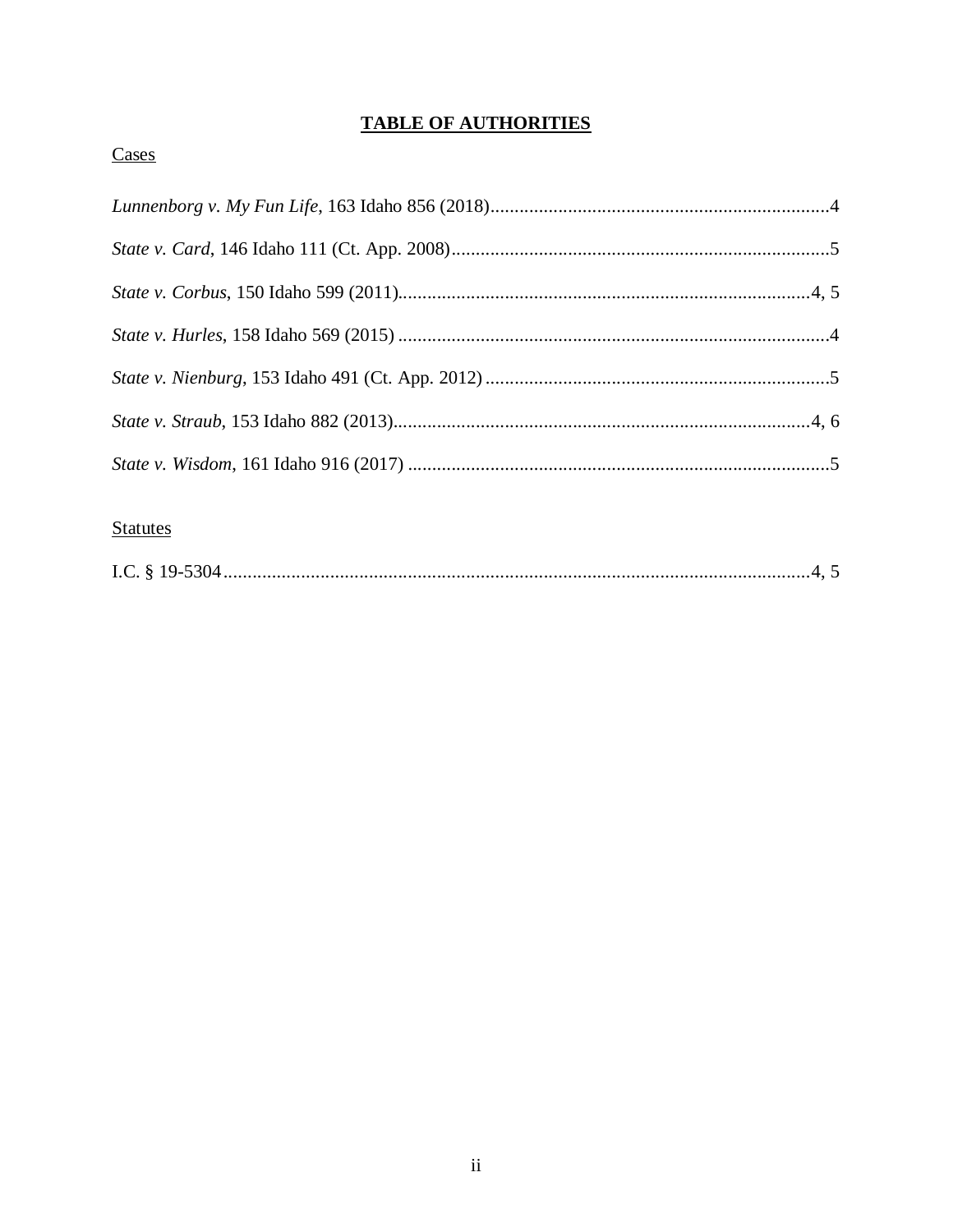#### STATEMENT OF THE CASE

#### Nature of the Case

Kaden Howell pled guilty to one count of felony battery on certain personnel, and one count misdemeanor resisting and obstructing. He received a unified sentence of five years, with two years fixed, but the district court retained jurisdiction. On appeal, Mr. Howell contends that the district court abused its discretion by ordering him to pay \$29,585.63 in restitution.

#### Statement of the Facts and Course of Proceedings

On October 18, 2019, officers responded to a call advising that Kaden Howell was in front of a residence, had been asked to leave, and refused. (Presentence Investigation Report (*hereinafter*, PSI),<sup>[1](#page-4-0)</sup> p.5.) Mr. Howell was cited for second degree stalking. (PSI, p.5.) That same day, officers returned to the residence in response to a report that Mr. Howell was sitting outside the residence in a vehicle. (PSI, p.5.) Officers detained Mr. Howell. (PSI, p.5.) He became combative when officers attempted to adjust the handcuffs. (PSI, p.184.) Mr. Howell flailed and kicked wildly. (PSI, p.5.) Chief Rodney Mohler and Officer Weston Hyman suffered cuts and bruises in their efforts to subdue Mr. Howell. (PSI, p.5; R., p.11.) Another officer, Jeffrey Hintze, who was holding onto Mr. Howell's arm, fell against the running board of a nearby pickup truck. (PSI, p.5.) Officer Hintze, suffered a small laceration on his head. (PSI, p.5.)

Based on these facts, Mr. Howell was charged by Information with one count of felony battery on certain law enforcement personnel, and one count of misdemeanor resisting and obstructing. (R., pp.22-23.) Pursuant to a plea agreement, Mr. Howell pled guilty as charged.

<span id="page-4-0"></span><sup>&</sup>lt;sup>1</sup> Appellant's use of the designation "PSI" includes the packet of documents grouped with the electronic copy of the PSI, and the page numbers cited shall refer to the corresponding page of the electronic file.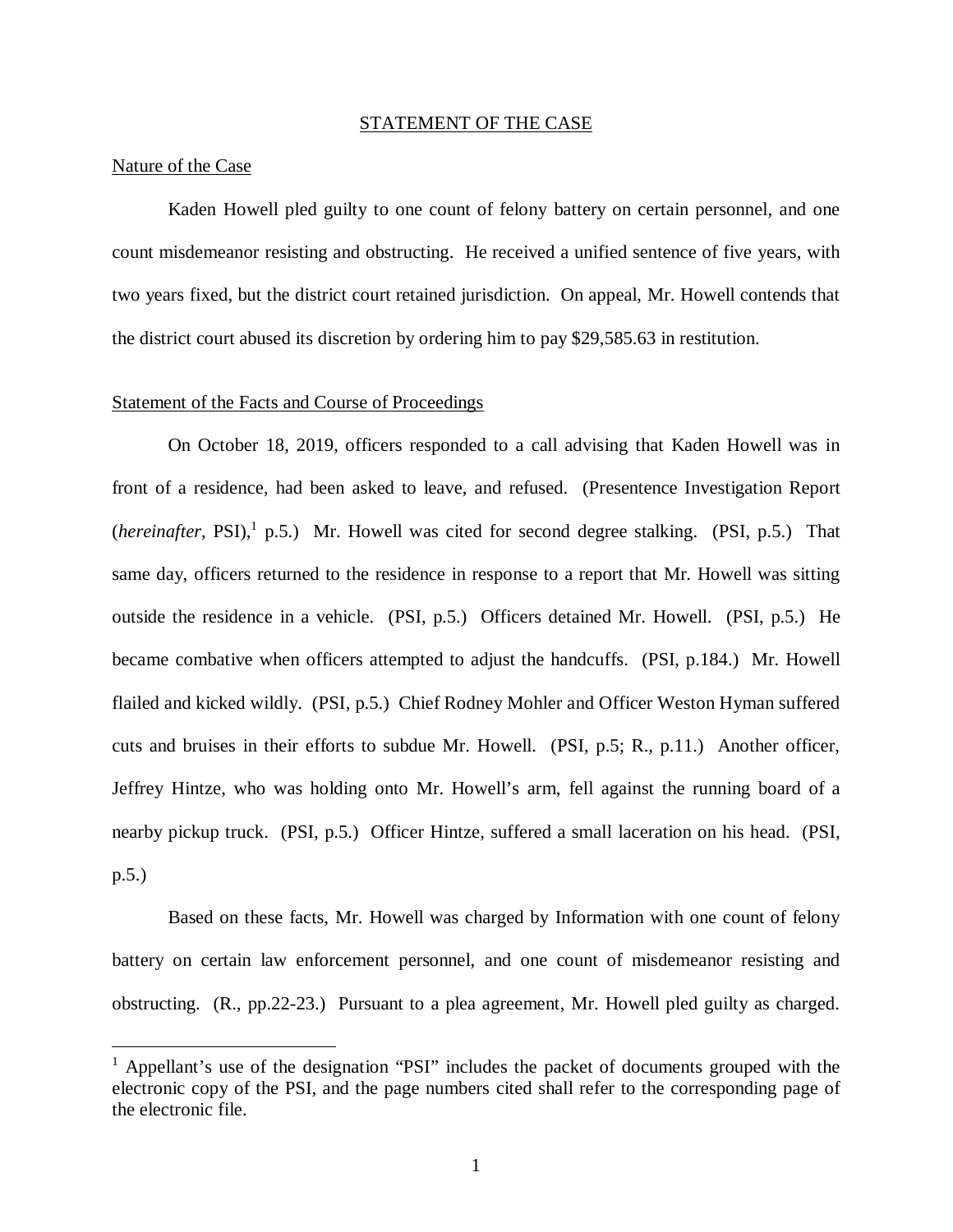(R., pp.57-69.) The State agreed to concur with the sentencing recommendation contained in the PSI.<sup>[2](#page-5-0)</sup> (R., pp.60, 67.) Pursuant to the terms of the plea agreement, Mr. Howell "agree[d] to pay restitution to the Idaho State Insurance Fund (Claim # 201912635) in an amount yet to be determined but estimated at \$2,500 in CR06-19-4544." (R., p.67.) After the plea agreement was signed by the parties, the State filed a request for \$21,447.02 in restitution to be paid to the Idaho Worker's Compensation Fund. (R., pp.76-79.)

Mr. Howell was sentenced to five years, with two years fixed, but the district court retained jurisdiction. (R., pp.102-06.) In the Judgment of Conviction, Order Retaining Jurisdiction, the district court ordered Mr. Howell to pay restitution in the sum of \$752.03. (R., p.103.) After sentencing, the State amended its motion to set restitution, seeking \$29,583.63 in restitution to Idaho Workers Compensation. (R., pp.109-17.) The court set the matter for a restitution hearing. (R., pp.96-97.)

At the conclusion of the hearing, the district court orally ordered Mr. Howell to pay restitution in the amount of \$29,035.60. (*See* Tr., p.28, Ls.5-11.) Thereafter, the district court entered a written order for Mr. Howell to pay \$29,583.63 in restitution to Idaho Workers Compensation. (R., pp.119-20.) Mr. Howell timely appealed from the Order of Restitution For The Benefit of Idaho Workers Compensation. (R., pp.125-28.)

<span id="page-5-0"></span> $2^2$  Mr. Howell had several outstanding criminal cases that were resolved globally through the plea agreement. (R., pp.66-67.)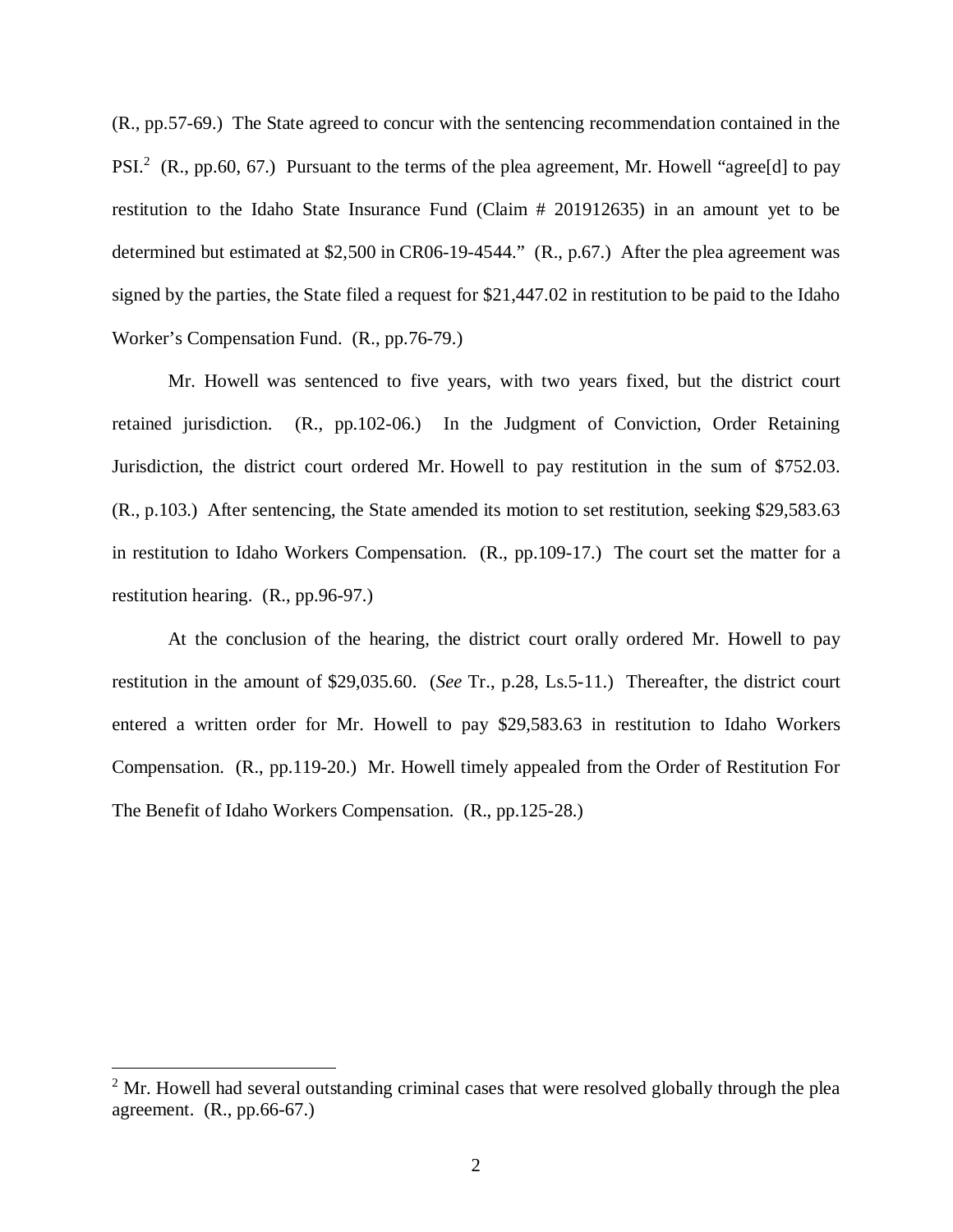# ISSUE

Did the district court abuse its discretion when it ordered Mr. Howell to pay \$29,583.63 in restitution?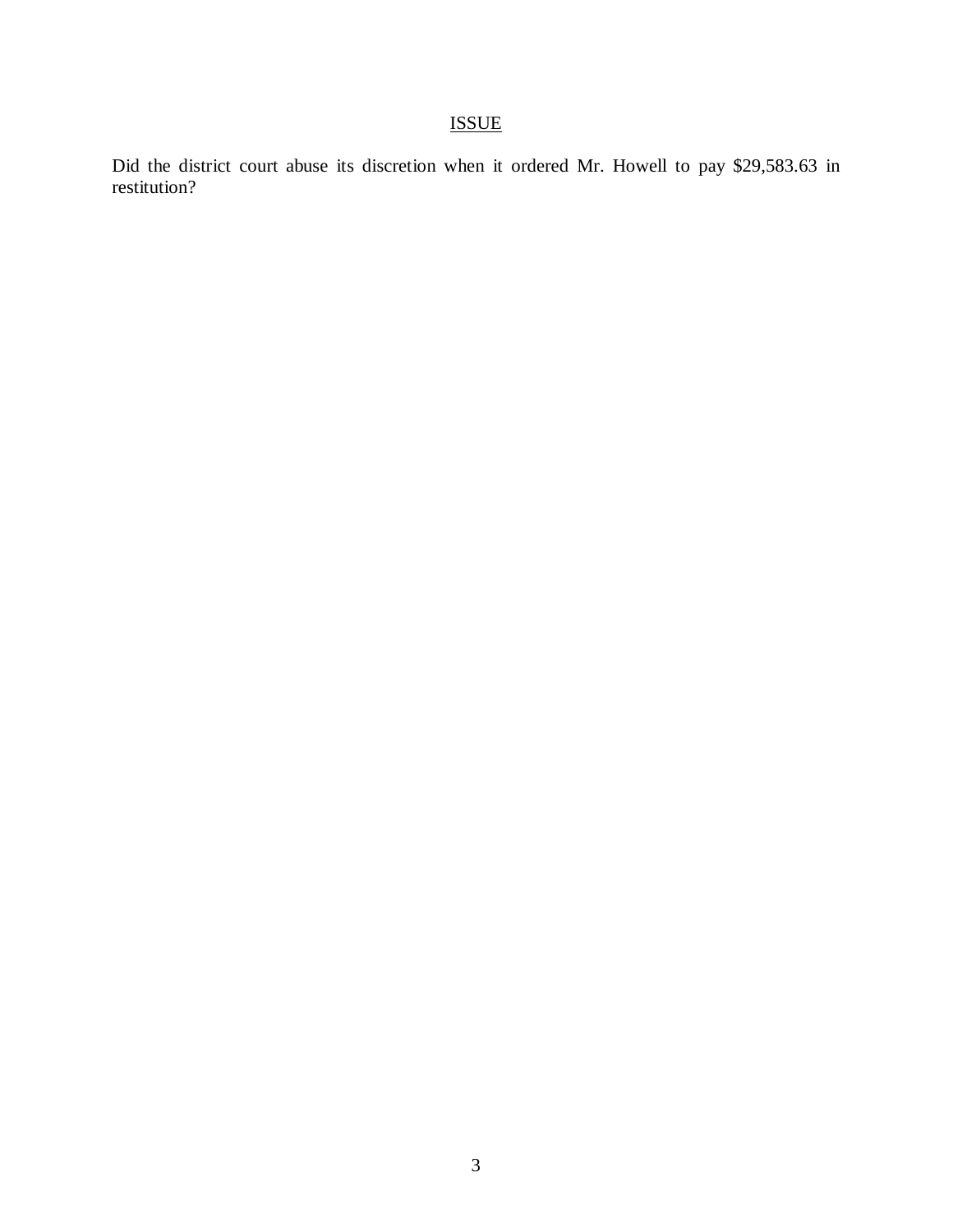#### ARGUMENT

# The District Court Abused Its Discretion By Ordering Mr. Howell To Pay \$29,583.63 In Restitution

#### A. Introduction

Mr. Howell challenges the district court's order requiring him to pay \$29,583.63 in restitution because that amount was not supported by substantial and competent evidence. He asserts that the district court abused its discretion by filing a written order requiring Mr. Howell to pay \$29,583.63, where, at the restitution hearing, the district court found \$29,035.63 to be due and owed as restitution.

#### B. Standard Of Review

"'The decision regarding whether to order restitution, and in what amount, is within the district court's discretion,' guided by factors in Idaho Code section 19-5304(7)." *State v. Hurles*, 158 Idaho 569, 573 (2015) (quoting *State v. Corbus*, 150 Idaho 599, 602 (2011)). Appellate courts use a four-part test for determining whether a district court abused its discretion: Whether the trial court: (1) correctly perceived the issue as one of discretion; (2) acted within the outer boundaries of its discretion; (3) acted consistently with the legal standards applicable to the specific choices available to it; and (4) reached its decision by the exercise of reason. *Lunneborg*, *v. My Fun Life*, 163 Idaho 856, 863, 421 P.3d 187, 194 (2018). When reviewing a decision to order restitution, the appellate court will defer to the district court's factual findings if they are supported by substantial evidence. *State v. Straub*, 153 Idaho 882, 886 (2013). However, it will exercise free review over the application of the law to the facts. *Id*.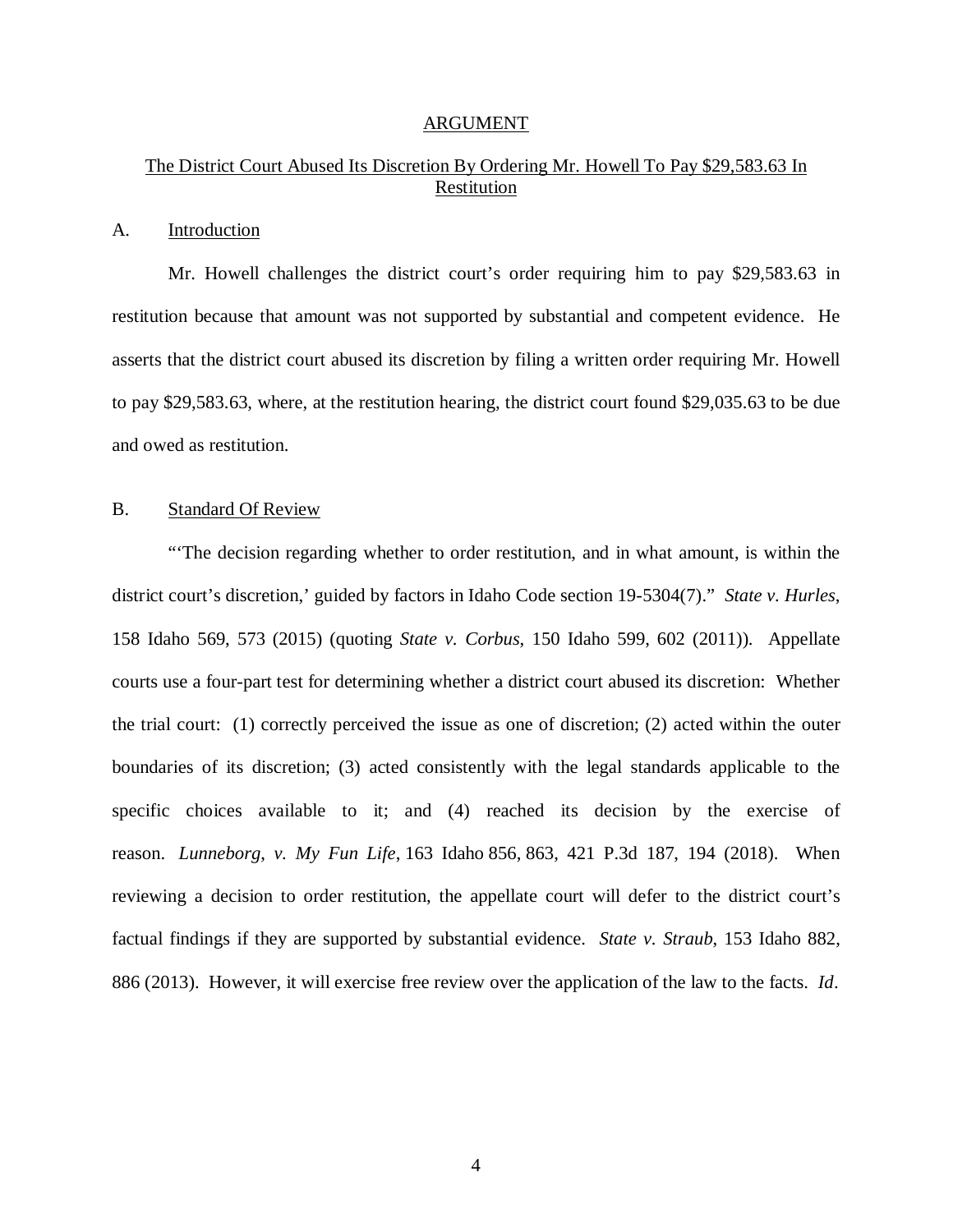## C. The District Court Abused Its Discretion By Ordering Mr. Howell To Pay Restitution In The Amount Of \$29,583.63

"Idaho's restitution statute permits a court to order restitution for 'any crime which results in an economic loss to the victim.'" *Corbus*, 150 Idaho at 602 (quoting I.C. § 19- 5304(2)). Restitution may be awarded for "any economic loss which the victim actually suffers" as a result of the conduct for which the defendant has been found guilty. I.C. § 19-5304(2); *State v. Nienburg*, 153 Idaho 491, 495 (Ct. App. 2012). Economic loss is defined by the statute and includes "direct out-of-pocket losses or expenses, such as medical expenses resulting from the criminal conduct." I.C.  $\S$  19-5304(1)(a). In order to prove that such losses are actually recoverable under that statute, the State must prove the out-of-pocket losses. *See, e.g., State v. Card*, 146 Idaho 111, 114-15 (Ct. App. 2008) (reiterating that the amount of the economic loss must be proved by a preponderance of the evidence). The Idaho Supreme Court has explained out-of-pocket losses are "consisting of or requiring an actual cash outlay," and "actually" is something "existing in fact or reality." *Id*.

In its amended motion to set restitution, the State requested restitution in the amount of \$29,583.63. (R., pp.109-10.) In support of that request, the State attached documentation from the Idaho State Insurance Fund ("ISIF"), which indicated that ISIF made payments on behalf of Officer Hintze which totaled \$28,831.60. (R., pp.109-117.) The attached documentation also included a letter regarding injured worker Rodney Mohler, with an injury payment totaling \$752.03. (R., pp.116-17.)

At the restitution hearing, the State's witness, ISIF employee Mary McCoy, testified that Officer Hintze's medical expenses and lost wages totaled \$29,035.60. (Tr., p.6, L.22 – p.7, L.1.) The State did not offer any exhibits in conjunction with Ms. McCoy's testimony. (*See* Tr., generally.) Officer Jeffrey Hintz testified that he had a laceration on his head and suffered a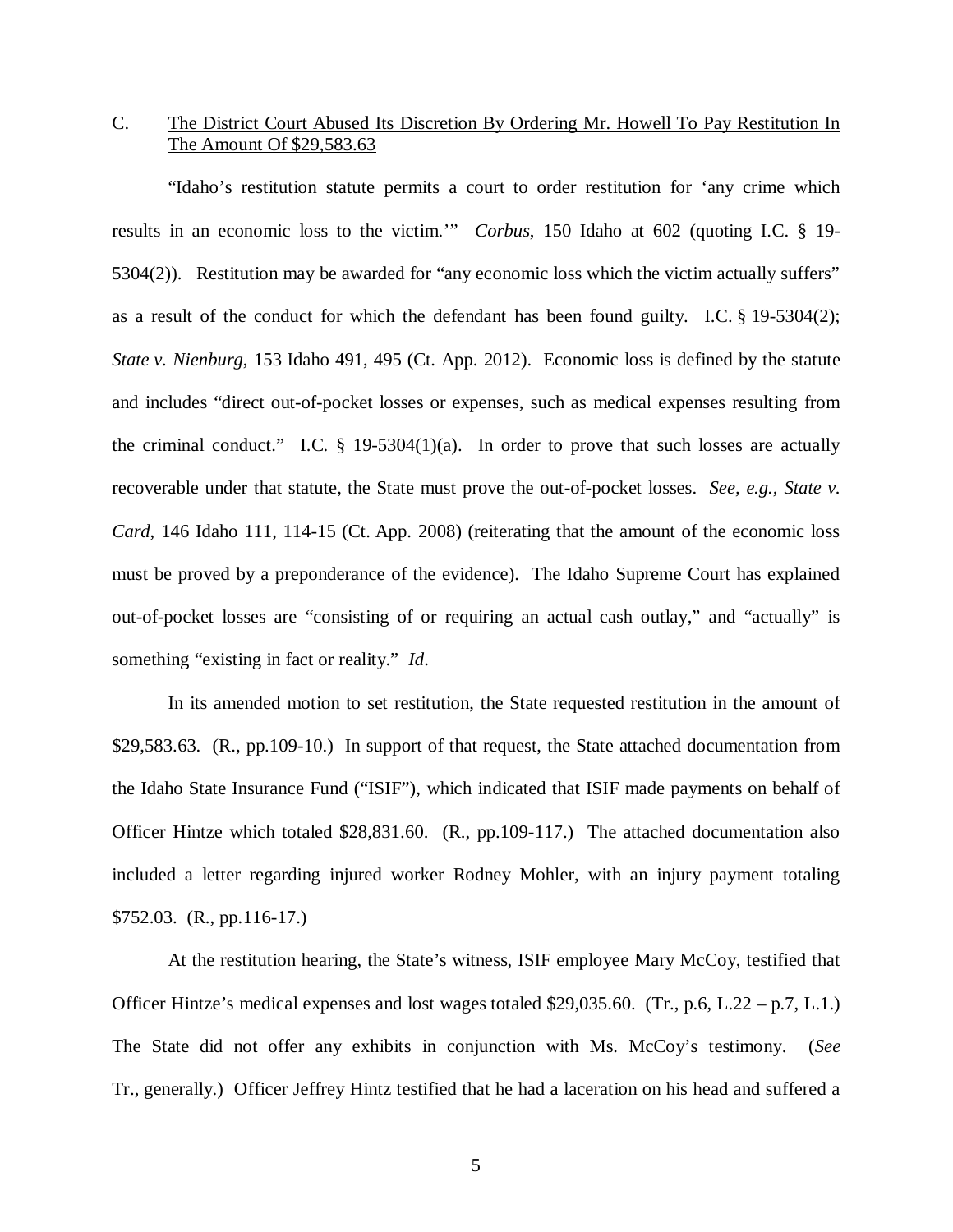torn rotator cuff and torn labrum on his right shoulder. (Tr., p.11, Ls.9-16.) He testified that he went to physical therapy for two months after the shoulder surgery. (Tr., p.15, Ls.11-20.) He testified that he missed two months of work, due to this injury. (Tr., p.16, Ls.6-8.) Officer Hintze testified that he had previously injured his right shoulder and had surgery to repair a torn labrum in 1994. (Tr., p.20, L.24 – p.21, L.9.) Officer Hintze was not directed to identify or view any exhibits pertaining to his medical treatment or missed days of work during the restitution hearing. (*See* Tr., generally.) The district court took judicial "notice of the plea agreement and other pleadings filed in this matter." (Tr., p.26, Ls.6-7.)

After hearing testimony from two witnesses, the district court concluded:

The evidence shows that on October 18, 2019 Officer Hintze was involved in his duties as a police officer for the city of Shelley and county of Bingham County, State of Idaho with Mr. Howell. That a scuffle ensued and that as a result Officer Hintze suffered injuries to his head and to his shoulder.

He may have had surgery in 1994 on his shoulder, but that doesn't mean that injury that he sustained in this incident is not the result of Mr. Howell's actions.

Ms. McCoy from the State Insurance Fund indicated that they had paid out on behalf of the City of Shelley for their employee, Officer Hintze, in the amount of \$29,035.60.

Therefore the Court finds that that amount of restitution is appropriate and will so order.

 $(Tr., p.27, L.19 - p.28, L.11.)$ 

However, two days after the conclusion of the restitution hearing, the district court entered a written order requiring Mr. Howell to pay \$29,583.63 in restitution to the State Insurance Fund. (R., pp.119-20.) Because the amount of restitution ordered in writing is inconsistent with the district court's oral findings, the district court abused its discretion because its factual findings are not supported by substantial evidence and it failed to reach its decision by an exercise of reason. *See Straub*, 153 Idaho at 886 .